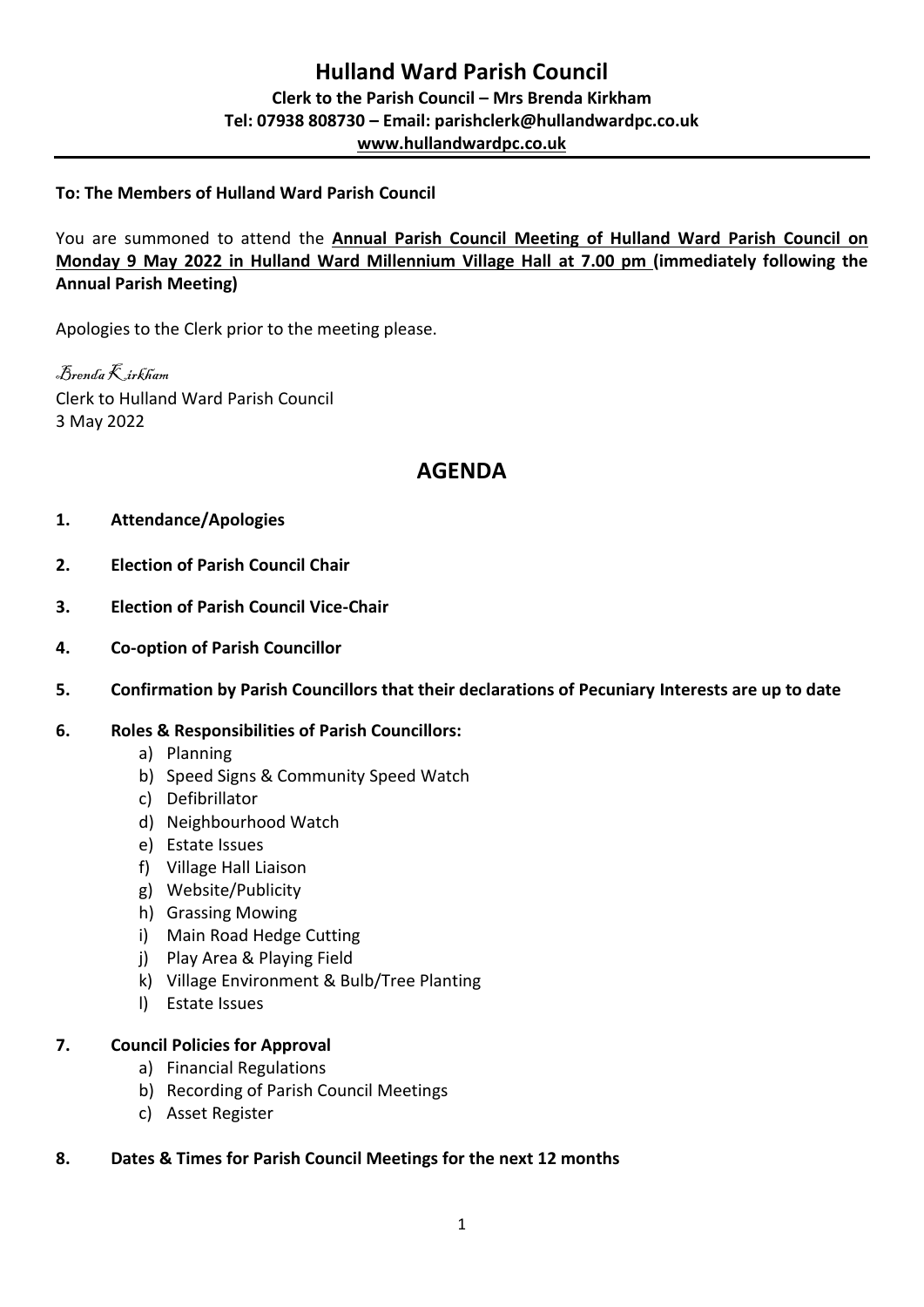# **9. Approval of Minutes of the meeting held on the 4 April 2022**

#### **10. Outstanding items from the previous meeting**

#### **11. Declaration of interests**

#### **12. Briefings/Comments:**

- a) District and County Councillors
- b) Invited comments from Hulland and Biggin Parishes
- c) Invited comments from the public **– members of the public will be allowed 3 minutes per person, the maximum amount of time allowed for this item will be at the discretion of the Chair but will usually be 10 minutes.**

# **13. Village Development:**

- a) Application No 22/00327/AGR Agricultural Prior Notification Erection of fodder and machinery store - Magfield Farm, Smith Hall Lane, Hulland Ward
- b) Update on Wheeldon Way Development

# **14. Village Image & Environment**:

- a) Queen Elizabeth's Platinum Celebrations Opening of the Jubilee Orchard and Presentation of Mugs to the School Children
- b) Update on issues at Hulland Ward and Brailsford Doctor's Surgery
- c) Defibrillator

# **15. Audit for 2021/22**

- a) Approval of Internal Auditor's Report
- b) Approval of Annual Governance Statement
- c) Approval of Annual Accounting Statement
- d) Approval of Certificate of Exemption

#### **16. Finance and Administration**:

- a) Parish Council Insurance Renewal
- b) Update on Finances
- c) Invoices and Expenses for approval at this meeting:

| <b>Acres Signs</b>               | 744.00 |
|----------------------------------|--------|
| Npower                           | 2.13   |
| Glasdon                          | 135.25 |
| <b>Hulland Ward Village Hall</b> | 80.00  |
| Darren Cartwright                | 20.00  |
| Clerk's Salary                   | 239.23 |
| <b>Nest Pensions</b>             | 32.37  |
| Clerk's Expenses                 | 138.75 |

- **17. Review & Update on Capital Projects**
- **18. Councillor's Reports & Observations**
- **19. Clerk's Report & Correspondence**